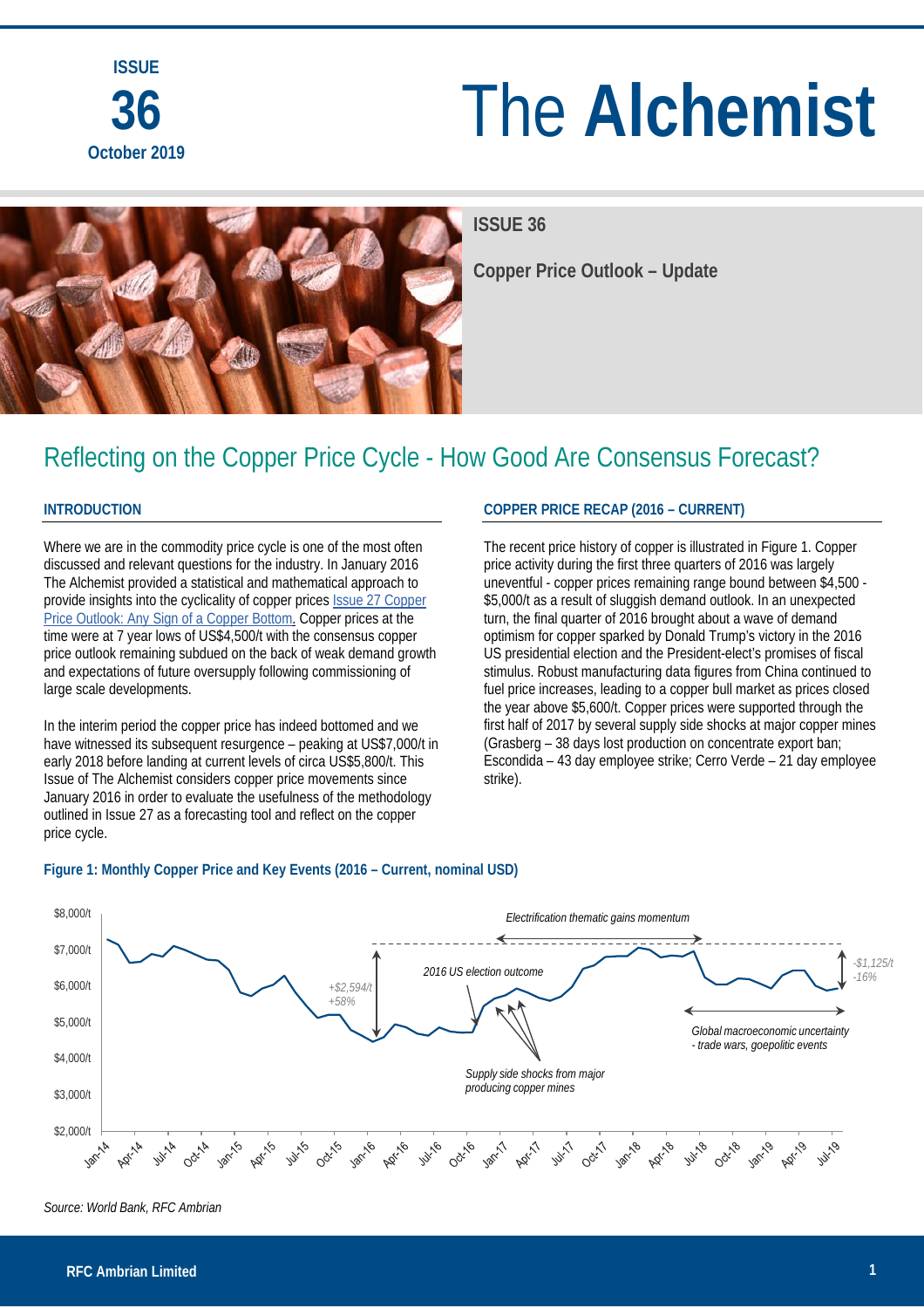### **ISSUE 36 October 2019**

# The **Alchemist**

Several themes played out in the second half of 2017 which served to underpin coppers steady march upwards to \$6,800/t in December of that year. Positive price reactions were driven by renewed optimism for China's copper demand and general global supply concerns. Importantly, 2017 marked the emergence of the electric vehicle and electrification thematic. As the most prolific commodity in electrification, copper stood to benefit from positive long-term demand growth and this likely contributed to a positive demand outlook for it.

Copper prices peaked at a little over \$7,000/t in January 2018, coinciding with macroeconomic and geopolitical tremors threatening to derail global growth in the first quarter of 2018. Against this soft global macroeconomic backdrop, copper slid in the second half of 2018 to finish the year at \$6,075/t. 2019 has followed a similar theme as global macroeconomic tensions continue to rein in the demand outlook for copper – tariffs, trade and currency wars; central banks competing for the title of lowest interest rates; and several unresolved geopolitics events (Brexit, US-Iran conflict etc.).

#### **PRICE CYCLES AND FOURIER ANALYSIS (a quick refresher)**

Long term price trends tend to be driven by the investment cycle – sustained periods of over and under investment driven primarily in response to current and expected future prices. This supply-demand and price feedback creates a tendency for prices to overshoot their equilibrium levels – creating price cycles. These often manifest in 'life-events', e.g. the development of leach/solvent extraction in the early 1960's, the rise of Chile as a major producer and most recently, the advent of China as the dominant consumer which stoked demand.

Fourier Analysis involves decomposing the copper price series into a number of oscillating signals, enabling dominant periodicities (ie cycle lengths) to be determined. Periods corresponding to high-amplitude harmonics should align with the duration of the overriding commodity

price cycle. Short-term volatility introduces considerable noise in prices and as a result a low level of granularity is desirable, making Fourier Analysis useful for long-term forecasting (Issue 27 provides complete methodology).

#### **ISSUE 27 TAKEAWAYS**

[The Alchemist, Issue 27 Copper Price Outlook: Any Sign of a Copper](https://www.rfcambrian.com/index.php/2016/01/11/copper-price-outlook/)  [Bottom](https://www.rfcambrian.com/index.php/2016/01/11/copper-price-outlook/) provided four key takeaways from an in-depth analysis of long-term copper prices via the use of Fourier Analysis:

- 1. Long term historic copper prices exhibit two distinct periodicities; a 60-year copper price supercycle (peak around 2015) and a weaker 20-year sub-cycle (peak 2011).
- 2. The price decline since the 2011 sub-cycle peak has far outstripped what would be expected by Fourier Analysis – suggesting a correction may be due.
- 3. Real long-term price trends support prices above US\$4,000/t (2016 real dollars) in 2035.
- 4. High levels of near-term price variation are still fairly rare, but still 6x over-represented compared to normal distribution leading to significant optionality in fat tail events for long life assets.

The analysis found the 60-year supercycle was best represented by the 6-term re-trended Fourier Series and similarly the 10-term series was used as a proxy for the 20-year sub-cycle (Figure 2).

Both the 6 and 10-term Fourier Series indicated the commencement of a downward trend in the cyclicality of copper prices from their respective peaks, towards a long-term price of US\$5,000/t (2016 real dollars). It is evident in Figure 2 that the copper price correction observed in 2015 and 2016 overshot the price levels predicted by the Fourier Analysis. Consequently, The Alchemist suggested that the copper price had bottomed in early 2016 and will likely correct to the long term predicted trend.



#### **Figure 2: Flashback: The Alchemist Issue 27 - 6 & 10-term Fourier Series Representations of the Historical Copper Price (Real 2016 USD)**

*Source: World bank, Bloomberg, RFC Ambrian analysis*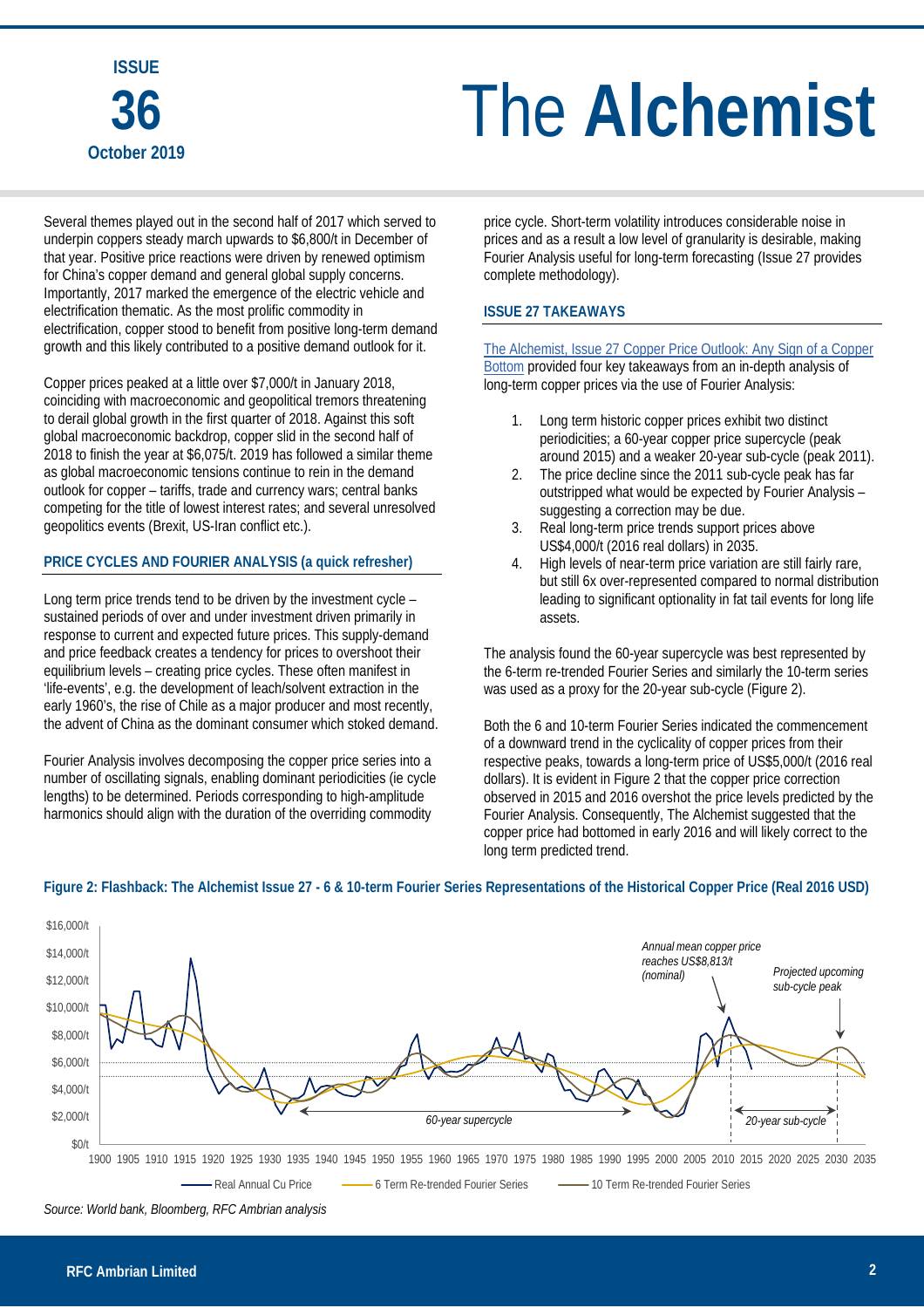# The **Alchemist**

#### **HOW USEFUL IS FOURIER ANALYSIS?**

More specifically, how useful is it in determining the current point in the price cycle and understanding long term pricing trends in order to make informed decisions?

As discussed, the copper price bottomed in the first quarter of 2016 and we saw a marked correction over an 18-month period starting in the second half of 2016. The copper price reached levels which corresponded to both the sub-cycle and supercycle proxies – i.e. the copper price peak in early 2018 coincided with the expected price levels predicted by both the 6 and 10 term series (Figure 3).

Following the correction, copper prices have gradually trended downward at a price level coincident with the rate of decline of the sub cycle and supercycle proxies.

So, what does all this mean? The Fourier Analysis appears to have predicted the rebound in copper prices since 2015YE, and notwithstanding some shorter-term oscillation is aligning reasonably well with the super-cycle and sub-cycle proxies.

Analyst consensus forecast at 2015YE correctly predicted the upward price correction as well, however some apparent price anchoring may have caused consensus to miss the scale of the rebound, instead converging over time with the actual copper prices and copper price levels expected by the sub-cycle and supercycle proxies by around 2021. We would argue that this provides support for the use of Fourier Analysis as a longer term and trend forecasting tool for copper prices.

#### **WHAT ABOUT VOLATILITY?**

As discussed, Fourier Analysis is suitable for determining the periodicity and duration of underlying price cycles – which manifest in long term trends. The Alchemist Issue 27 demonstrated that copper prices exhibit a right skewed distribution, with a long positive 'tail' to the right. Price events residing in the positive tail, whilst infrequent, have the potential to greatly enhance project economics if captured, lending support to the notion that higher quality long life projects contain significant option value. The forecast derived from the Fourier Analysis may not capture month-to-month volatility, but it provides a means to predict periods of longer and shorter cyclical super-pricing that consensus and more typical long-term forecasting does not.

#### **Figure 4: Month-on-Month Copper Price Movement Time Series**









*Source: World bank, Bloomberg, RFC Ambrian analysis*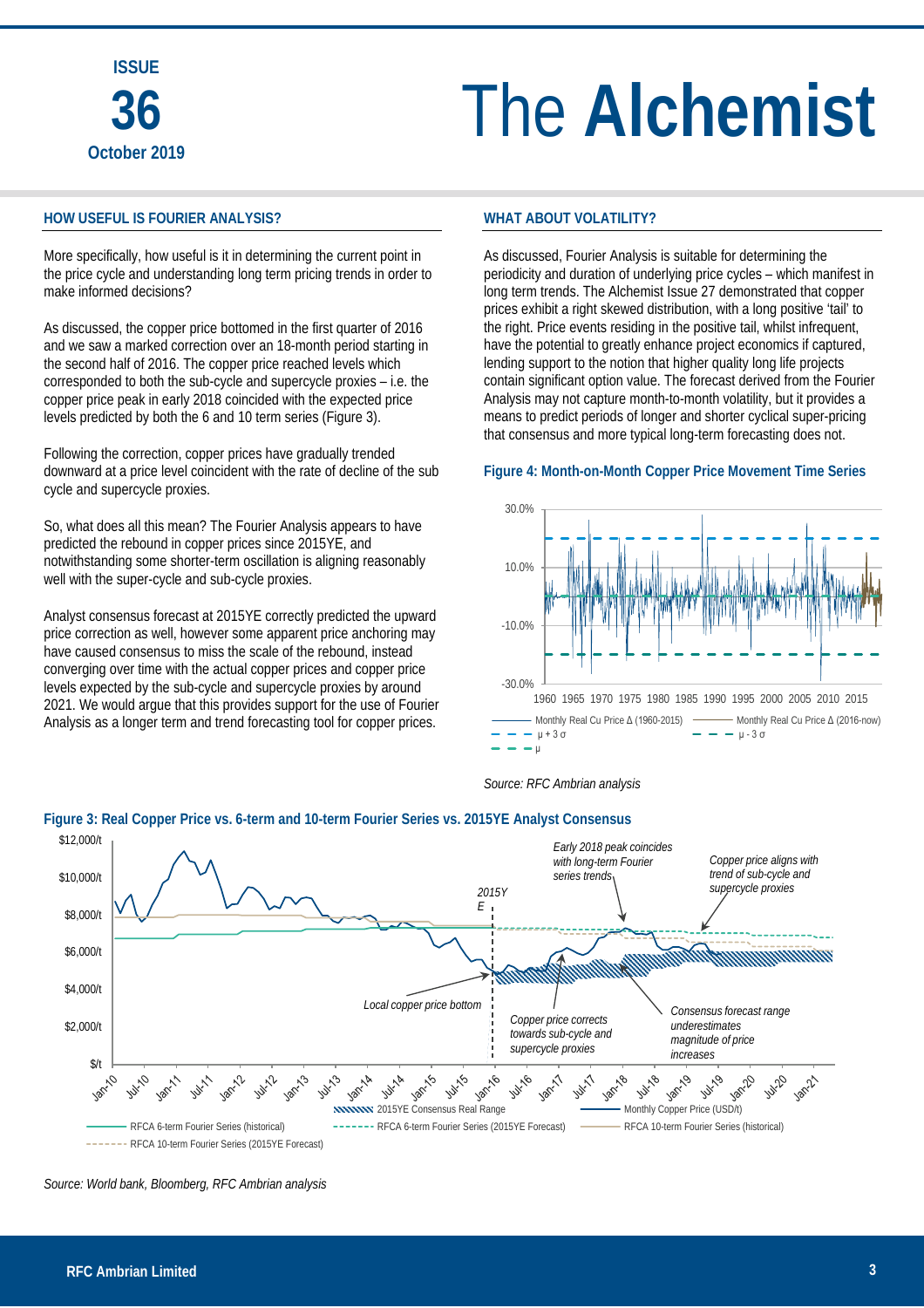## The **Alchemist**

Despite the recent influx of news, both negative and positive contributing to copper volatility, the copper price has exhibited a relatively 'normal', if not subdued amount of volatility since 2015YE (Figure 4). Variations outside of two and one standard deviations respectively have been rare, at less than half the expected frequency given the time period and assuming a normal price distribution (Figure 5). Only the November 2016 price spike resided outside of two standard deviations. It must be noted however that a series of "expected variations" can lead to a cyclical and "fat tail" event at a longer time scale, as observed in the super-cycle and sub-cycle.

#### **Figure 5: Month-on-Month Copper Price Change Distribution vs. Normal Bell Curve (1960-present)**



*Source: RFC Ambrian analysis* 

#### **CONCLUSION**

Utilising Fourier Analysis to understand price cycles provides a useful long-term forecast which can capture pricing aspects more traditional approaches do not; Fourier Analysis differentiates itself by capturing the underlying cyclicality providing a valuable tool for:

- 1. understanding the long-term trend and the current phase of the commodity price cycle to critique existing price forecasts; and
- 2. developing an alternative price deck for the assessment and valuation of long-life natural resources projects which are exposed to the longer-term cycles and the benefits of "fat tail" pricing events.

Volatility continues to play its part in response to global macroeconomic, commodity specific and geopolitics events, and while the current state of the global macroeconomic and political environment may not appear to be supportive of strong demand stimulus, a number of persistent themes appear to underpin positive fundamentals.

The electrification of energy and battery revolution is expected to be the driving demand force as the global community grapples with a carbon constrained future to find a sustainable (and economic) replacement for the world's current annual fossil fuel consumption of 11.4 billion tonnes of oil equivalent (roughly equivalent to 16 billion tonnes of coal). On the supply side there has been a sharp reduction in meaningful copper discoveries with only a hand full of tier-one and tier-two orebodies found in the past decade, with those discoveries tending to be deeper and lower grade.

Given the very long-term data set underpinning its conclusions, the Fourier analysis is not seeking to measure and forecast the copper price response to the battery revolution specifically, but rather to measure (and so forecast) the propensity of a system to respond to large systemic drivers over time. This provides an understanding of the push-pull relationship between supply and demand given the need to support significant capital investments over multi-decade horizons.

Since the end of 2015 we have witnessed the bottom of the copper price cycle and a return to price levels coincident with our proxies for the sub-cycle and supercycles. The sub-cycle is expected to remerge in 2030, with price levels expected to reach above \$7,000/t (2016 real dollars). The longer supercycle suggests a downwards long-term trend on a decadal scale, with support at the \$4,000/t level (2016 real dollars), quite possibly as supply and technology makes the historically inevitable catch-up with the latest version of a demand surge, before starting the cycle (or cycles) again.